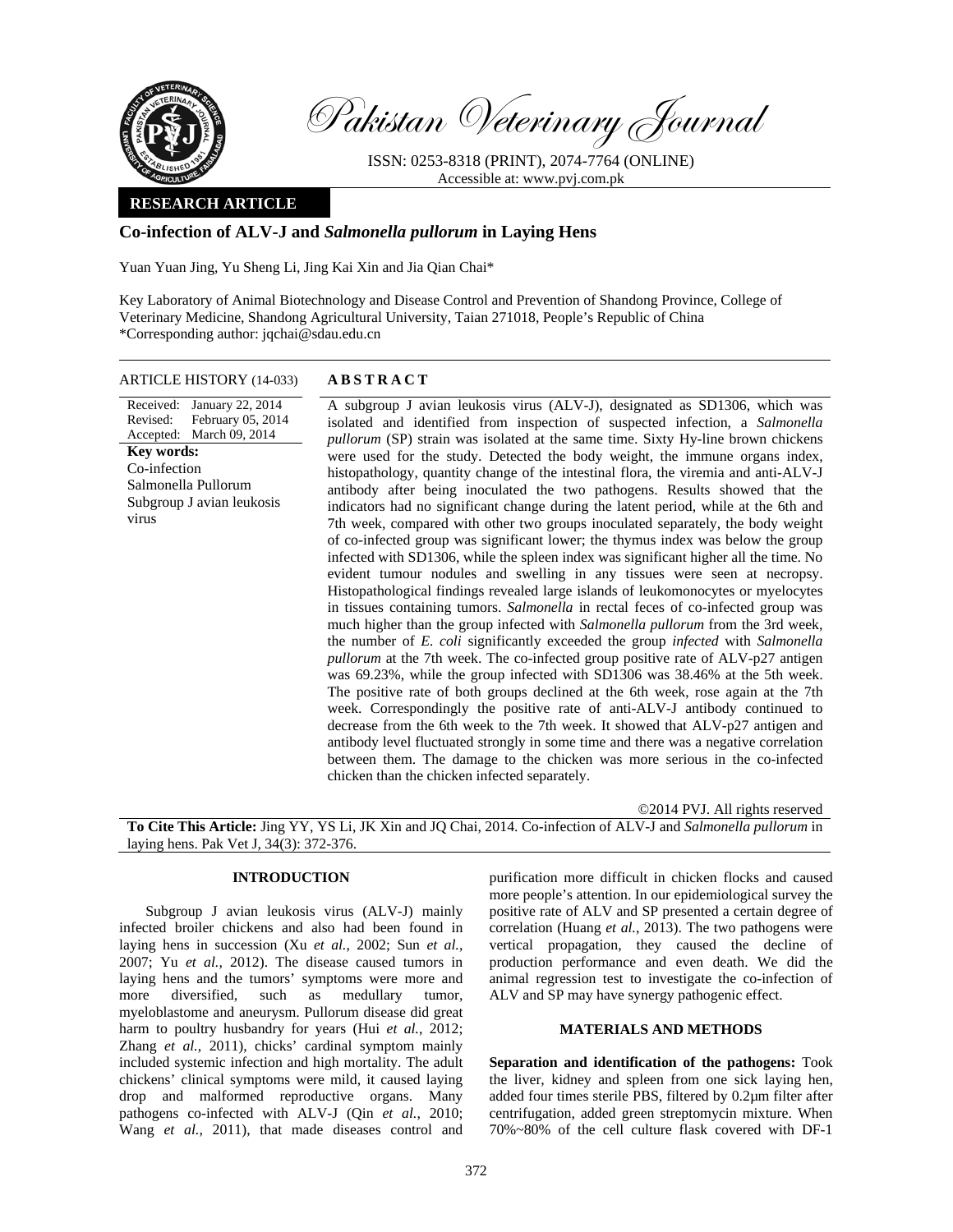cells, added the filtered solution, set the negative control at the same time. Detected P27 antigen in the cell culture supernatant via ELISA, identified cell DNA by PCR method, compared and analyzed with other 14 reference strains home and abroad when the gene had be sequenced. The ALV-J specific primers had been reported (Cheng *et al.*, 2010) and the target fragment was 924bp.

Isolated and cultured *salmonella* from rectum, picked several typical bacterial colonies, sequenced 16SrRNA of PCR product, measured its LD50 by improved koushi method after the SP was determined.

**Chicken-weight and Immune organ index:** Sixty Hyline brown chickens were divided into four groups randomly at 1 day of age. Chickens of Groups I and II were inoculated 0.2 ml SD1306 strain through abdomen, while Groups III and IV were inoculated the same amount of normal saline at 1 day of age. At 10 days of age, chickens of Groups I and III were inoculated doubled LD50 through abdomen, while those in Groups II and IV were inoculated equal normal saline at the same time.

Observed the chicken flocks' growing status every day, measured the weight at set intervals. Chose a chicken which closed to the average weight from Groups of I, II and IV respectively, weighed the thymus and spleen after anatomical observation lesions. The calculation method of immune organ index was as followed:

The immune organ index=the immune organ weight (g)/ chickens weight (kg)

**Pathological observations and ALV-J detection:**  Selected a chicken which closed to the average weight from Group I at the 6th week and 7th week did the tissue section of internal organs after visual inspection and anatomical observation lesions.

The vaginal swab samples and the serum samples were tested for ALV-P27 and ALV-J via ELISA kits produced by IDEXX Company. The operational approach followed the instruction of kit strictly.

**Quantification of** *E. coli* **and** *salmonella***:** At the 3rd, 5th and 7th week picked 5 chickens from Groups I, III and IV randomly, took 0.1g feces to the centrifuge tube by using sterile cotton swab from the rectum, mixed thoroughly after adding 1ml normal saline, added 0.1ml diluent to the sterile centrifuge tube which was filled with normal saline. Calculated the quantity of *salmonella* and *E. coli* in per gram of feces and then analyzed results. The results were showed by "lgCFU/g".

The bacteria quantity in per gram of feces  $(CFU/g)=$ the average quantity of bacteria×200×dilution multiple

**Statistical analysis:** The data of body-weight-gain of the chickens at different age and the quantity (lg CFU/g) of *Salmonella* and *E. coli* were presented as mean±SE. Difference were considered statistically significant at P<0.05 using Student's *t*-test.

#### **RESULTS**

**Isolation and identification of pathogens:** There was no any cytopathic effect during the blindly 3 generation of DF-1 cells that infected with inspected samples, but the

ALV-p27 antigen in the cell culture supernatant was tested to be positive in the 3rd generation. Extracted cDNA from cells, through specific primers amplified target fragment by PCR, the amplified fragments obtained from the liver, spleen and kidney were all 924bp (Fig. 1). Sequenced the positive results and the homology was 86.1%~96.5% when compared with the 14 strains ALV-J gene sequence which were reported home and abroad. The homology was up to 96.5% compared with HPRS-103. The relations also were showed in genetic evolutionary tree (Fig. 2).

The PCR product sequencing compared with the reported SP 16SrRNA was 99%, they were the same species. The LD50 of this strain was  $4.4 \times 10^{7}$ CFU/ml.

**Impact on the co-infected chicken body weight and immune organ index:** Within 10 days of age after the chicken flocks infected with ALV-J, there were no significant differences among the groups (P>0.05). The body weight of Group I, II and III were greatly significant lower than Group IV  $(P<0.01)$  from the 6th week. Groups I and II had significant difference (P<0.05) at the 3rd week, but there was no significant difference between Groups II and IV (P>0.05), chickens' weight gain were reduced significantly. There was significant difference between Group I and the Group II at the 4th week (P<0.05), while Groups I and III had significant difference at the 5th week  $(P<0.05)$ , the body weight loss of coinfected group decreased significantly compared with the groups infected separately. At the 6th, 7th week, the body weight loss of Group I greatly significant decreased compared with Groups II and III  $(P<0.01)$ , the coinfection caused significant weight loss with the increase of age (Table 1).

The thymus index of Group I was always lower than Group IV (Fig. 3), the thymus became smaller after coinfection. The spleen index of Group I was higher than Group IV, the spleen increased. The spleen index was relatively stable with the increase of age, it meant the enlargement of spleen was not obvious (Fig. 3).

**Gross and histological lesions:** From the 2nd week, cases occurred in co-infected chickens such as exhaustion, diarrhea and emaciation (Fig. 4A). At the 6th week, the thymus of co-infected chickens had mild swelling, other internal organs had no obvious changes yet (Fig. 4B, 4C). The tumors of different sizes that formed by medullary tumor cells and lymphocyte tumor cells occurred in the liver (Fig. 5A), most of them distributed around the blood vessels. Most tumors and the surrounding liver cells had apparent boundaries, the liver cytomembrane near the boundary was destroyed and occurred serious degeneration and necrosis (Fig. 5B). The focal and sporadic medullary tumor cells were observed in the tumor simultaneously (Fig. 5C). The tumors' infiltrating hyperplasia occurred in the glandular stomach (Fig. 5D), some were between the two glands, made the muscular layer thinner (Fig. 5E), the hyperplastic medullary tumor cells and lymphocyte tumor cells were observed in the glandular simultaneously (Fig. 5F).

**Changes of antigen and antibody:** At the 5th week, the percentages of ALV-p27 antigen-positive of Groups I and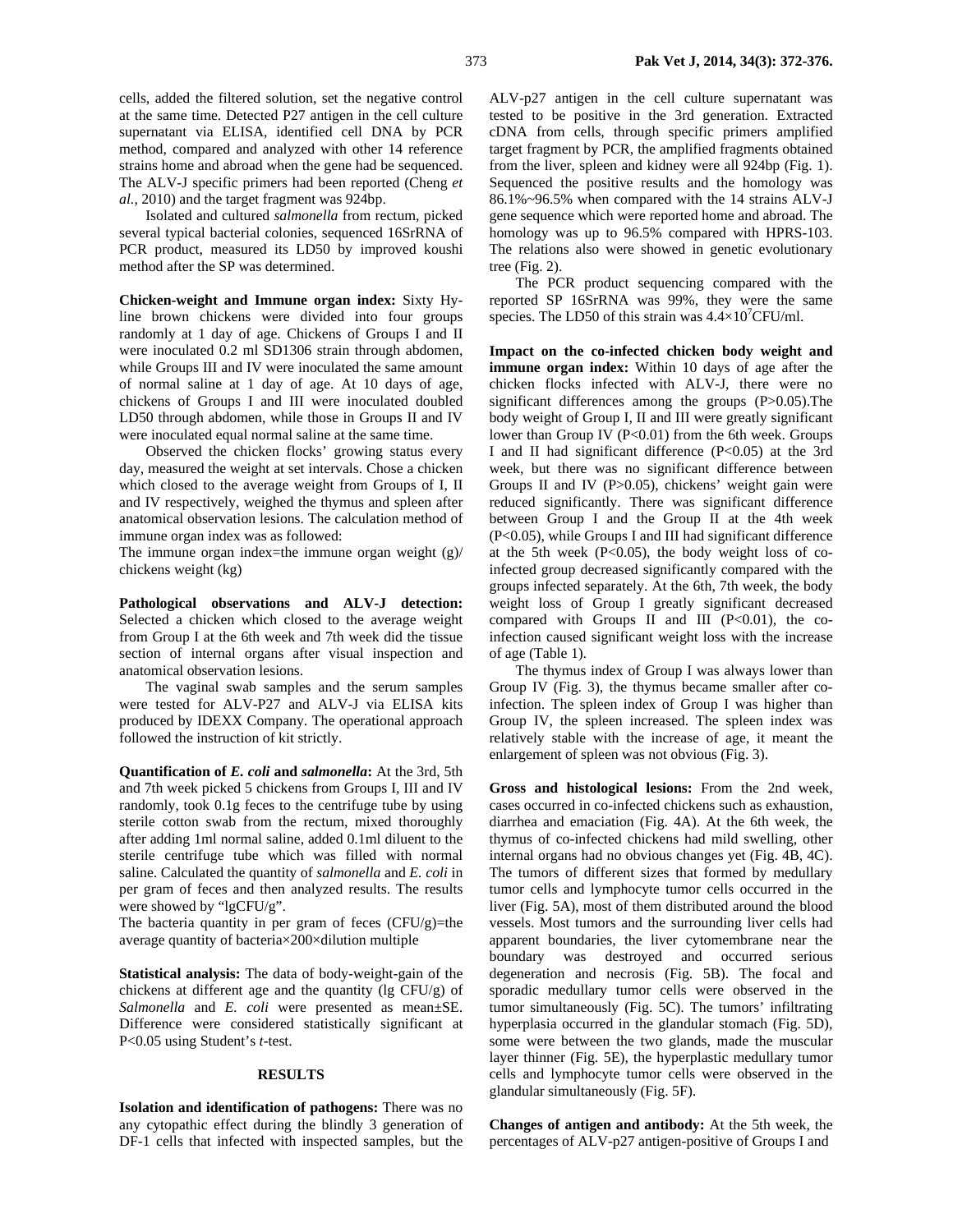

Fig. 1: Detection of ALV-J (924bp) by PCR from livers, spleens and kidneys samples of layer hens. N: Negative control. M. Marker. No.1: Liver. No.2: Spleen. No.3: kidney.



Fig. 2: Evolutionary tree of the gp85 gene of ALV-J strains.



**Fig. 3:** Effects of thymus and spleen index in immunosuppressive chickens induced with the co-infection.

II were the highest, for Group I was 69.23% and Group II was 38.46%. At the 6th week, both of the percentage of ALV-P27 antigen-positive decreased, but at the 7th week, both increased (Table 2). In this stage, the percentage of ALV-P27 antigen-positive in Group I was higher than that of Group II, the percentage of ALV-P27 antigen-positive in the same group performed in difference in different week. From the 6th week to the 7th week, the percentage of anti-ALV-J antibody-positive decreased (Table 3), precisely contrary to the variation of P27. So, the titer of ALV-P27 antigen and the anti-ALV-J antibody had a negative correlation in some degree.

**Quantity of** *E.coli* **and** *Salmonella* **in the rectum:** The quantity of *Salmonella* in rectum of chickens in Groups I and II had significant difference (P<0.05) and it declared that the quantity of *Salmonella* in group I increased apparently. The results obtained at the 5th and the 7th week showed that the quantity of *Salmonella* in Groups I and III had significant difference (P<0.05), when compared with Group IV, and it indicated that the quantity of *Salmonella* in chickens of Group I increased (Table 3). The quantity of *E. coli* showed that, from the 3rd week, chickens in group I were great significantly different compared with Group IV  $(P<0.01)$ , and, from the 5th week, chickens in Group III were also great significantly different from Group IV  $(P<0.01)$ . The results indicated that the quantity of *E. coli* in the experiment group increased. The quantity of *E. coli* in Groups I and III was different from the 3rd week to the 5th week (P<0.05) and at the 7th week, the difference of *E. coli* in Groups I and III was extremely significant (P<0.01) (Table 4). It indicated that the quantity of *E. coli* in rectum of birds with co-infection increased obviously.

#### **DISCUSSION**

In the latent period of infected flocks, there was no obvious change in the immune function indicator, the productivity of the flocks were not affected significantly. But at the later stage of infection, chickens infected with ALV-J caused lymphocyte apoptosis and necrosis directly, and then led to severe lesions in bone marrow. Bone marrow was where lymphoid stem cells produced, it affected the growth of thymus, and then the thymus atrophied, thus the thymus index decreased. As these central immune organs were damaged, the mature lymphocytes in peripheral immune organs, such as spleen, were decreased. Spleen was the major place where the organism produced antibody and where immune response happened, so, if the lymphocytes in spleen were decreased, the humoral immunity, the cell-mediated immunity and other nonspecific immunities would be cut down. This was the real reason of immunosuppression Zhang *et al.*, 2010. Immunosuppression made the ability of anti-infection of the organism declined, so it made it easy for the pathogenic bacteria such as *Salmonella* and *E. coli* to infect the body and the balance of the bacteria in intestinal canal was destroyed. This was the reason that the number of *Salmonella* and *E. coli* in the rectum of coinfected group increased significantly than the group infected with SP separately. SP also caused inflammation, and led to the spleen edema in co-infected chickens, and the spleen index increased. SP was a bacteria that led to disease rapidly, loss of weight in infected chickens due to dehydration and diarrhea, the growth inhibition of chickens was quicker and more obvious when SP infected with ALV-J.

**Table 1:** Effects of the co-infection on body weight gain of the chickens at different age

| <b>Twele</b> it miles of the soundstronger of soap from the side of the sincreme as allen and |                  |                           |                                |                                |                           |                             |  |
|-----------------------------------------------------------------------------------------------|------------------|---------------------------|--------------------------------|--------------------------------|---------------------------|-----------------------------|--|
| Groups                                                                                        |                  |                           | 28                             |                                |                           |                             |  |
| Group I                                                                                       | 59.52+4.31       | $145.95 + 18.87a$         | $221.31 + 34.92$ <sup>Aa</sup> | $304.33 + 43.58$ <sup>Aa</sup> | $361 + 3684A^a$           | $4374 + 5767$               |  |
| Group II                                                                                      | 5893+527         | I 59.43±9.90              | $745.97 + 19.11b$              | $354+25.51b$                   | $463+19.19Bb$             | $527 + 30.79$ <sup>Bb</sup> |  |
| Group III                                                                                     | $59.17 \pm 7.87$ | $146 + 7.22$ <sup>a</sup> | $234.58+22.10a$                | 331.09 + 25.71 <sup>Ac</sup>   | $428 + 3342B$             | $485 + 39.50^{Bc}$          |  |
| Group IV                                                                                      | $59.07 \pm 6.10$ | $166.77 + 12.47$ °        | $263.42+17.99^{Bb}$            | $409.91 + 27.37^8$             | 567 33+33 08 <sup>C</sup> | $681.25 + 39.11^{\circ}$    |  |

Values (Mean±SE) in the same column bearing same superscript indicates no significant difference (P>0.05), while different lowercase and uppercase superscript show significant difference at P<0.05 and P<0.01, respectively.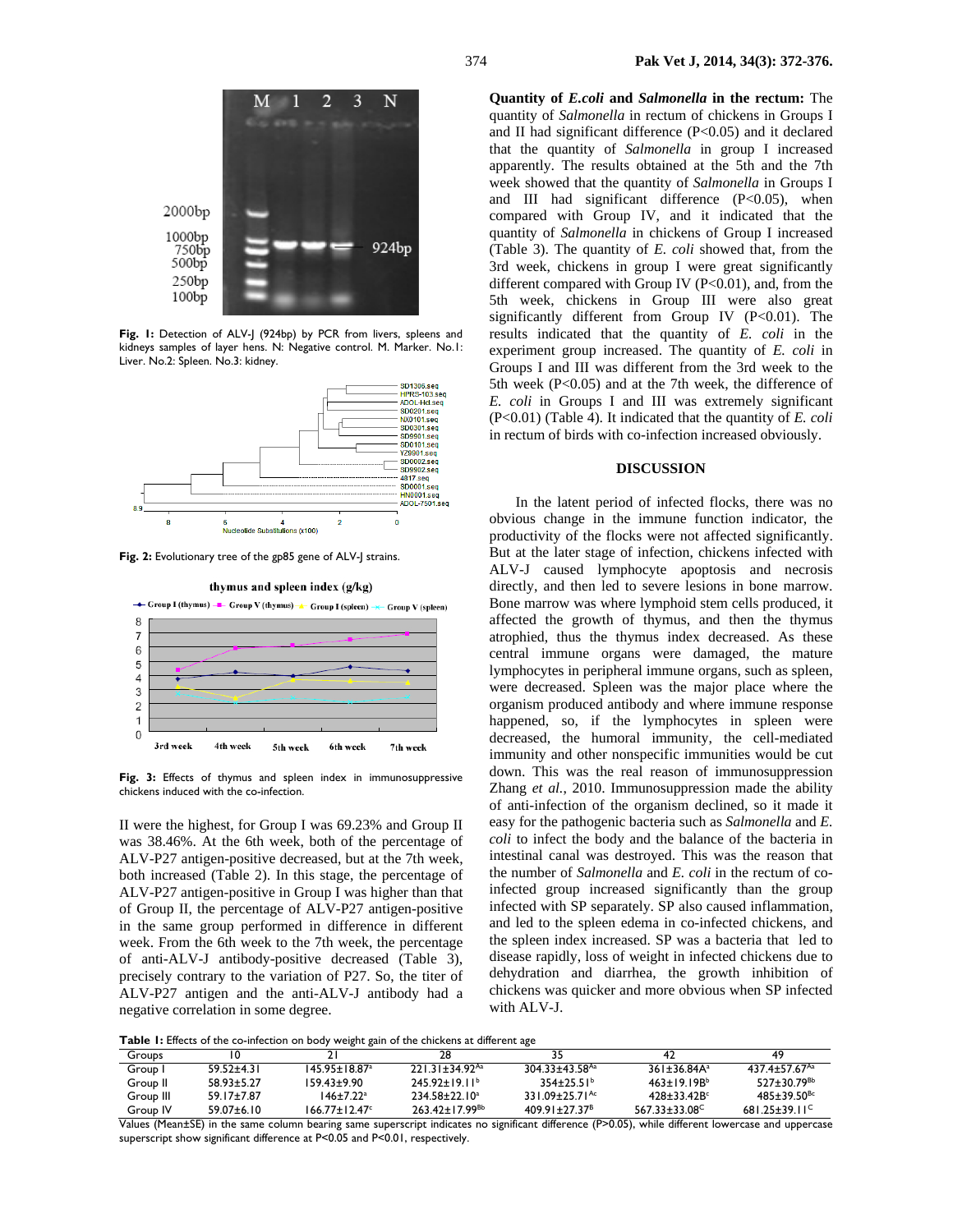

**Fig. 4:** Gross lesions of sick chicken induced by the co-infection. A: The sick chicken skeletization. B. Thymus swelling slightly. C: The internal organs swelling were not obvious.



Fig. 5: Histopathology of the chicken (HE staining). A: lots of lymphocyte tumor in the liver. B: Hepatocyte degeneration and necrosis. C: Myelocytomatosis. D: The lymphocyte proliferation among the glandular stomach. E: lymphocyte proliferation was between two glands. F: The lymphocyte tumor cells and myelocytomatosis both in the lymphocyte proliferation.

**Table 2:** The percentage of ALV-p27 antigen-positive in the co-infected and ALV-J-infected chickens

| Groups    | <sup>a</sup> Sixth (%) | Seventh (%) |
|-----------|------------------------|-------------|
|           | 54.55                  | טכ          |
|           | 36.36                  |             |
| $-1$<br>. |                        |             |

<sup>a</sup>The chickens at the age of six weeks, the same as below

**Table 3:** The percentage of anti-ALV-J antibody in the co-infected and ALV-J-infected chickens

| Groups | Forth $(\%)$ | Fifth $(\%)$ | Sixth $(\%)$ | Seventh (%) |  |
|--------|--------------|--------------|--------------|-------------|--|
|        | 14.29        | 69.23        | 27.27        | 50          |  |
|        | 14.29        | 38.46        | 18.18        | 30          |  |

ALV-J mainly infected the bone marrow cells and its precursor cells, and thus formed myelocytome and lymphocytoma (Chai *et al.*, 2010; Deng *et al.*, 2011). This variant cells grew faster than the normal bone marrow

cell, and they also could enter in blood sinus, and then to every organ, to grow to tumor metastases (Cheng *et al.*, 2010; Pandiri *et al.*, 2009). As spleen, liver and glandular stomach had affluent blood, when infected, tumor metastases appeared at the 1st time, and most was located surround the vessel. Generally, tumors caused by ALV-J in chickens appear earlier, but in this study the tumors appeared much later. It needed further study to find whether it was determined by the species and the quantity of hormone in bodies. 6 weeks after the chickens were infected, no visible tumor nodules appeared in visceral organs, but we could find tumors in the slices made by pathological tissue. We should pay more attention to diagnose it in the primary. After SP infection, lymphocytes would have infiltrative growth in some tissues such as